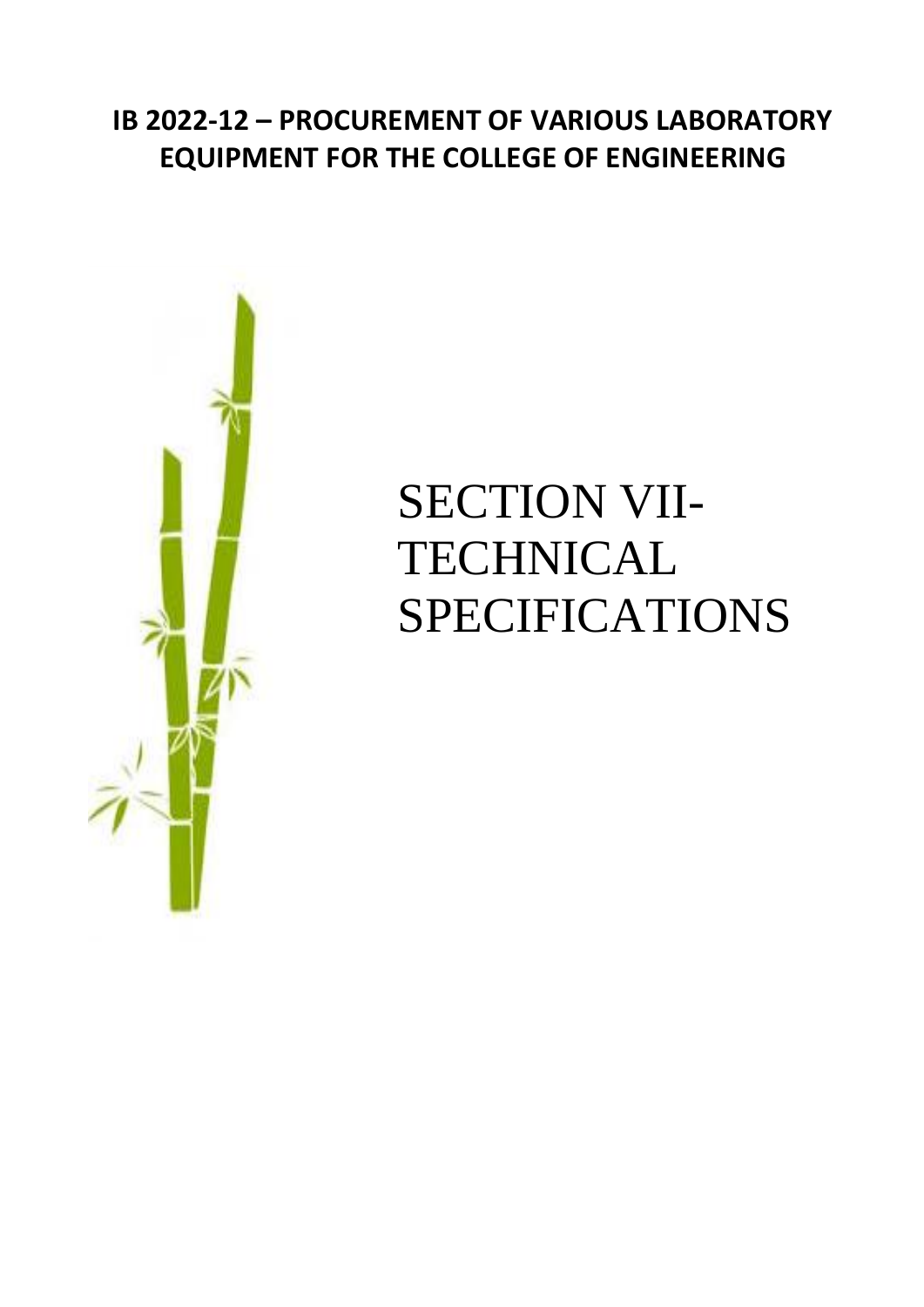## **TECHNICAL SPECIFICATIONS**

| Item         | <b>Specifications</b>                                                                                                                                                                                                                                                                                                                                                                                                                                                                                                                                                                                                                                                                                                                                                                                                                                                                                                                                                                                                                                                                                                                                                                                                             | <b>Statement of Compliance</b>                                                                                                                                                                                                                                                                                                                                                                                                                                                                                                                                                                                                                                                                                                                                                                                                                                                                                                                                                                                                                                                                                                          |
|--------------|-----------------------------------------------------------------------------------------------------------------------------------------------------------------------------------------------------------------------------------------------------------------------------------------------------------------------------------------------------------------------------------------------------------------------------------------------------------------------------------------------------------------------------------------------------------------------------------------------------------------------------------------------------------------------------------------------------------------------------------------------------------------------------------------------------------------------------------------------------------------------------------------------------------------------------------------------------------------------------------------------------------------------------------------------------------------------------------------------------------------------------------------------------------------------------------------------------------------------------------|-----------------------------------------------------------------------------------------------------------------------------------------------------------------------------------------------------------------------------------------------------------------------------------------------------------------------------------------------------------------------------------------------------------------------------------------------------------------------------------------------------------------------------------------------------------------------------------------------------------------------------------------------------------------------------------------------------------------------------------------------------------------------------------------------------------------------------------------------------------------------------------------------------------------------------------------------------------------------------------------------------------------------------------------------------------------------------------------------------------------------------------------|
|              |                                                                                                                                                                                                                                                                                                                                                                                                                                                                                                                                                                                                                                                                                                                                                                                                                                                                                                                                                                                                                                                                                                                                                                                                                                   | [Bidders must state here either "Comply" or "Not<br>Comply" against each of the individual parameters of<br>each Specification stating the corresponding<br>performance parameter of the equipment offered.<br>Statements of "Comply" or "Not Comply" must be<br>supported by evidence in a Bidders Bid and cross-<br>referenced to that evidence. Evidence shall be in the<br>form of manufacturer's un-amended sales literature,<br>unconditional statements of specification and<br>compliance issued by the manufacturer, samples,<br>independent test data etc., as appropriate. A statement<br>that is not supported by evidence or is subsequently<br>found to be contradicted by the evidence presented will<br>render the Bid under evaluation liable for rejection. A<br>statement either in the Bidder's statement of compliance<br>or the supporting evidence that is found to be false either<br>during Bid evaluation, post-qualification or the execution<br>of the Contract may be regarded as fraudulent and<br>render the Bidder or supplier liable for prosecution<br>subject to the applicable laws and issuances.] |
| $\mathbf{1}$ | 1- unit Engine Dynamometer with complete<br>accessories<br><b>Engine Test Set:</b><br>Instrumentation Dimensions: (fully assembled with<br>fuel tank): Width 1400 mm x depth 300 mm x height<br>820 mm<br>Dynamometer: Hydraulic variable fill<br>Maximum absorption: 7.5 kW @ 7000 rev.min-1<br>Typical engine range: 3 to 4 kW, 3000 rev.min-1, 150<br>to 250 cc<br>Speed measurement: Proximity pick up and digital<br>display<br>Torque measurement: Strain gauged load cell and<br>digital display<br>Air consumption measurement: Air-box and orifice<br>plate, pressure transducer and digital display<br>Ambient air temperature and barometric pressure<br>measurement: Thermocouple, pressure transducer<br>and digital display<br>Exhaust temperature measurement: Engine<br>thermocouple and digital display<br>Fuel consumption: Precision volumetric fuel gauges<br>Modified 4 stroke petrol engine (electric start)<br>investigations into the performance and<br>characteristics of a four-stroke petrol engine,<br>including:<br>• Torque, speed and power relationship<br>• Brake mean effective pressure<br>• Engine performance curves<br>• Air and fuel consumption<br>• Volumetric and thermal efficiencies |                                                                                                                                                                                                                                                                                                                                                                                                                                                                                                                                                                                                                                                                                                                                                                                                                                                                                                                                                                                                                                                                                                                                         |

### **IB No. 2022-12 PROCUREMENT OF VARIOUS LABORATORY EQUIPMENT FOR THE COLLEGE OF ENGINEERING**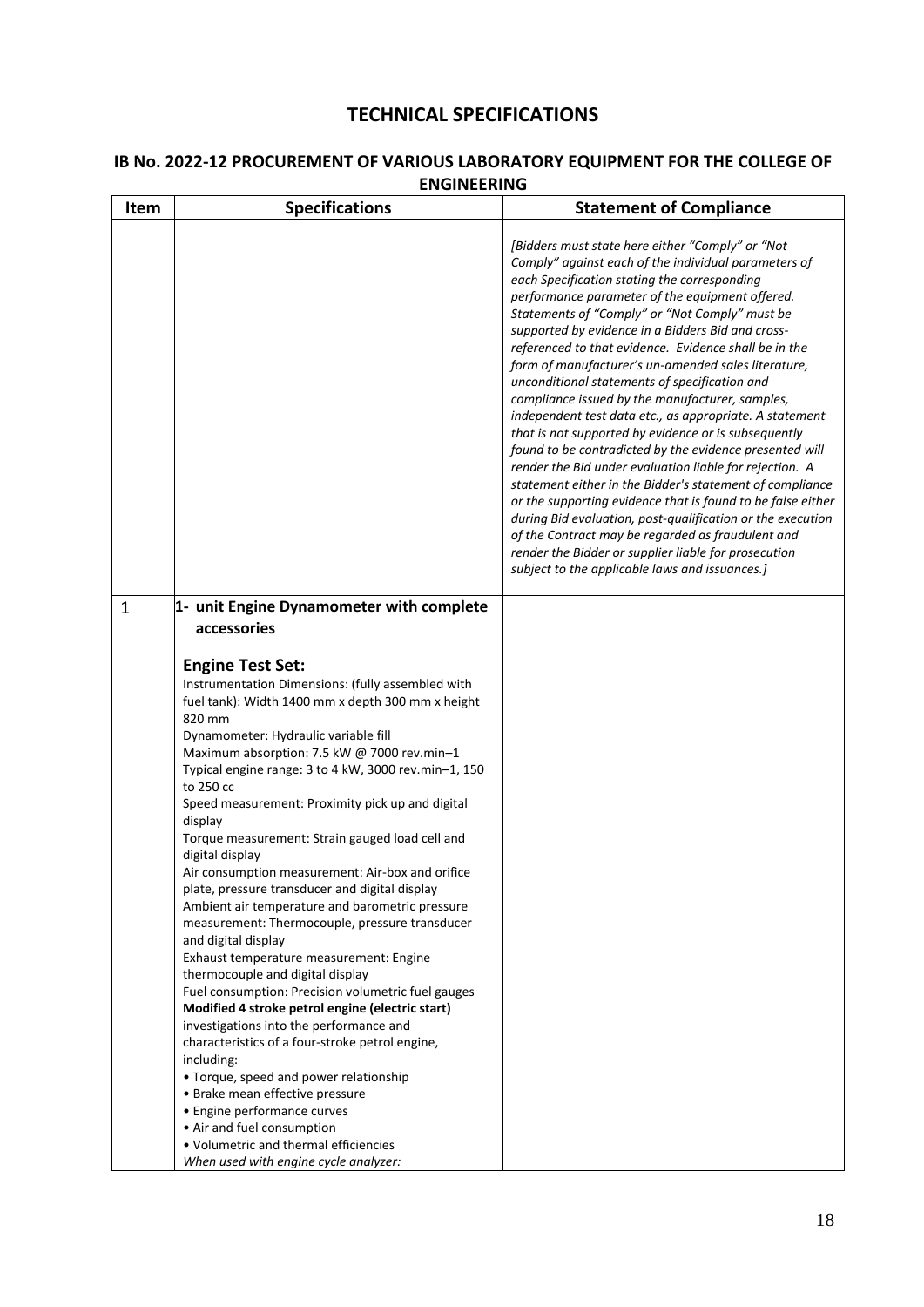| • Plotting p-q and p-V diagrams                         |  |
|---------------------------------------------------------|--|
| • Engine cycle analysis                                 |  |
| · Indicated mean effective pressure                     |  |
| • Indicated power                                       |  |
| • Comparison of brake and indicated mean effective      |  |
| pressures                                               |  |
| • Mechanical efficiency of the engine                   |  |
| Engine capacity: 208 cc                                 |  |
| Net Power: 4.5 kW at 3600 rev.min-1                     |  |
| Net Torque: 12.5 Nm at 2800 rev.min-1                   |  |
| Speed: Governed to approximately 3600 rev.min-1         |  |
| Cooling: Air cooled                                     |  |
| Modified 4 Stroke Diesel Engine (electric start)        |  |
| Learning outcome:                                       |  |
| • Torque, speed and power relationship • Brake mean     |  |
| effective pressure · Engine performance curves · Air    |  |
| and fuel consumption • Volumetric and thermal           |  |
| efficiencies • Willans line                             |  |
|                                                         |  |
| When use with engine cycle analyzer:                    |  |
| • Plotting p-q and p-V diagrams • Engine cycle analysis |  |
| • Indicated mean effective pressure • Indicated power   |  |
| • Comparison of brake and indicated mean effective      |  |
| pressures • Mechanical efficiency of the engine         |  |
|                                                         |  |
| Engine Capacity: 232 cc                                 |  |
| Power and Torque: 3.1 kW at 3450 RPM Torque 10          |  |
| Nm at 1700 RPM                                          |  |
| Speed: Governed to 3200 to 3400 RPM                     |  |
| Cooling: Air cooled                                     |  |
| Automatic Volumetric Fuel Gauge with Digital Read       |  |
| out                                                     |  |
| • Accurately and automatically calculates fuel          |  |
| consumption                                             |  |
| . Directly displays fuel consumption on digital read-   |  |
| out                                                     |  |
| • Can cycle continuously or run once only               |  |
| • Self-sealing couplings enable quick and efficient     |  |
| connection and disconnection of fuel lines with         |  |
| minimum loss or spillage of fuel                        |  |
|                                                         |  |
|                                                         |  |
| The Automatic Volumetric Fuel Gauge consists of a:      |  |
| • precision fuel gauge with sensors;                    |  |
| • digital read-out (display) unit which shows fuel      |  |
| consumption and allows data to be transferred to a PC   |  |
| via the data acquisition system.                        |  |
| The gauge mounts on the instrumentation frame of        |  |
| the test set and connects between the fuel tank and     |  |
| the engine under test. Fuel enters the fuel gauge from  |  |
| the fuel tank. A solenoid valve automatically shuts off |  |
| the fuel supply from the tank so that the engine draws  |  |
| the fuel from the fuel gauge. Sensors on the fuel       |  |
| gauge record the time taken to consume a set volume     |  |
| of fuel, and the display unit automatically calculates  |  |
| the fuel consumption. The solenoid valve then opens     |  |
| and the fuel gauge refills. The unit can be set to      |  |
| continuously cycle in this manner or cycle once only    |  |
| <b>Versatile Data Acquisition</b>                       |  |
| Software features include:                              |  |
| • Recording data manually or automatically              |  |
| • Data capture set by time or intervals                 |  |
| • Display of real-time data, in digital form or as an   |  |
| analogue meter                                          |  |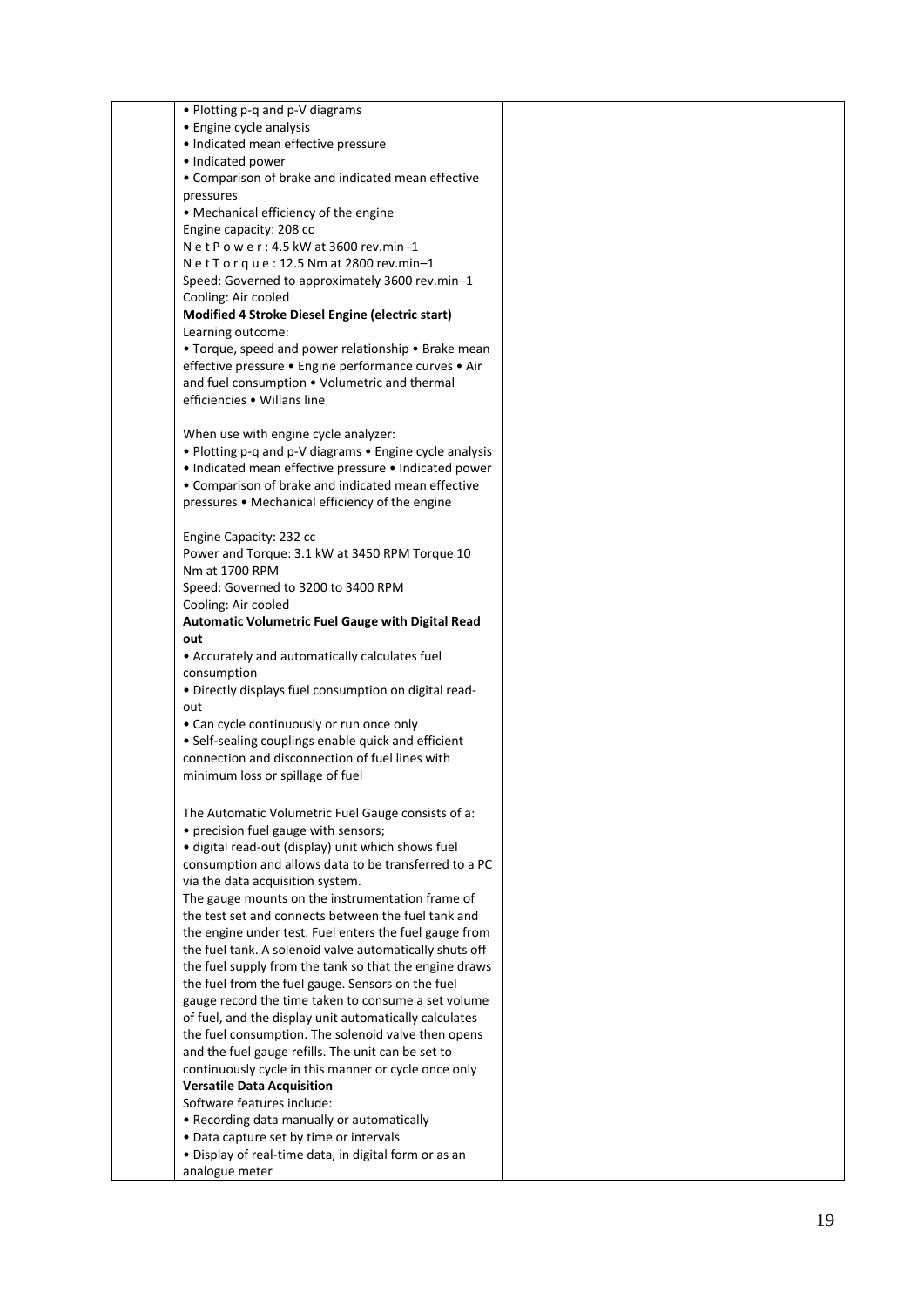| • Real-time traces of analogue signals                    |  |
|-----------------------------------------------------------|--|
| • Logging data for printing and later analysis            |  |
| • Exporting data for use by other software                |  |
| • Performing real-time calculations to generate user      |  |
| defined data                                              |  |
| • Creating and printing charts and data tables            |  |
| • Customizable layouts                                    |  |
|                                                           |  |
| Computer connection:                                      |  |
| • USB (lead included)                                     |  |
| Accessories (supplied):                                   |  |
| • All mains connectors and cables                         |  |
| • STP (shielded twisted pair) cables for equipment        |  |
| connection                                                |  |
| Digital Inputs: • 6 off RJ45 connection • 4 off SPC (DTI) |  |
| inputs                                                    |  |
| Analogue Inputs: • 1 DIN type socket for dual trigger     |  |
| input • 2 DIN type sockets for signal inputs of 0 to 10 V |  |
| or 4 to 20 mA . Sample rate up to 25 kHz with 12 bit      |  |
| resolution • Bandwidth/Filter cut-off 3 kHz (nominal)     |  |
| Data Export: • XLSX fi le (default) • HTML fi le          |  |
| (optional)                                                |  |
|                                                           |  |
| <b>Engine Cycle analyzer</b>                              |  |
| • Significantly enhances practical investigations,        |  |
| demonstrations and studies of internal combustion         |  |
| engines                                                   |  |
| • Can also be used with other engines fitted with         |  |
| suitable cylinder head transducers and crank angle        |  |
| encoders                                                  |  |
| • Includes powerful -based software specially             |  |
| designed for educational use                              |  |
| • Automatic calculation and real-time display of p-q      |  |
| plots and p-V plots and other important parameters        |  |
| • Useful snap-shot, replay and animation functions        |  |
| • Accurate, clear animations of crank, piston, inlet and  |  |
| exhaust valve positions help students visualize the       |  |
| engine cycle                                              |  |
| • Students can export data for further analysis           |  |
|                                                           |  |
| Learning Outcomes When used with suitable test            |  |
| engines, the analyser allows investigations into a        |  |
| variety of internal combustion engine characteristics,    |  |
| including: • The thermodynamic cycle of an internal       |  |
| combustion engine                                         |  |
| • Calculation of indicated mean effective pressure and    |  |
| indicated power                                           |  |
| • Comparison of indicated mean effective pressure         |  |
| and brake mean effective pressure                         |  |
| • Mechanical efficiency of the test engine                |  |
| • Further work using exported data such as                |  |
| combustion analysis                                       |  |
| Crank angle input: Shaft encoder with 360 pulses per      |  |
| revolution                                                |  |
| Resolution: 1 degree                                      |  |
|                                                           |  |
| Pressure Signal Conditioning: Precision charge            |  |
| amplifier with digital thumb-wheel calibration            |  |
| Maximum engine speed: 7000 rev.min-1                      |  |
|                                                           |  |
|                                                           |  |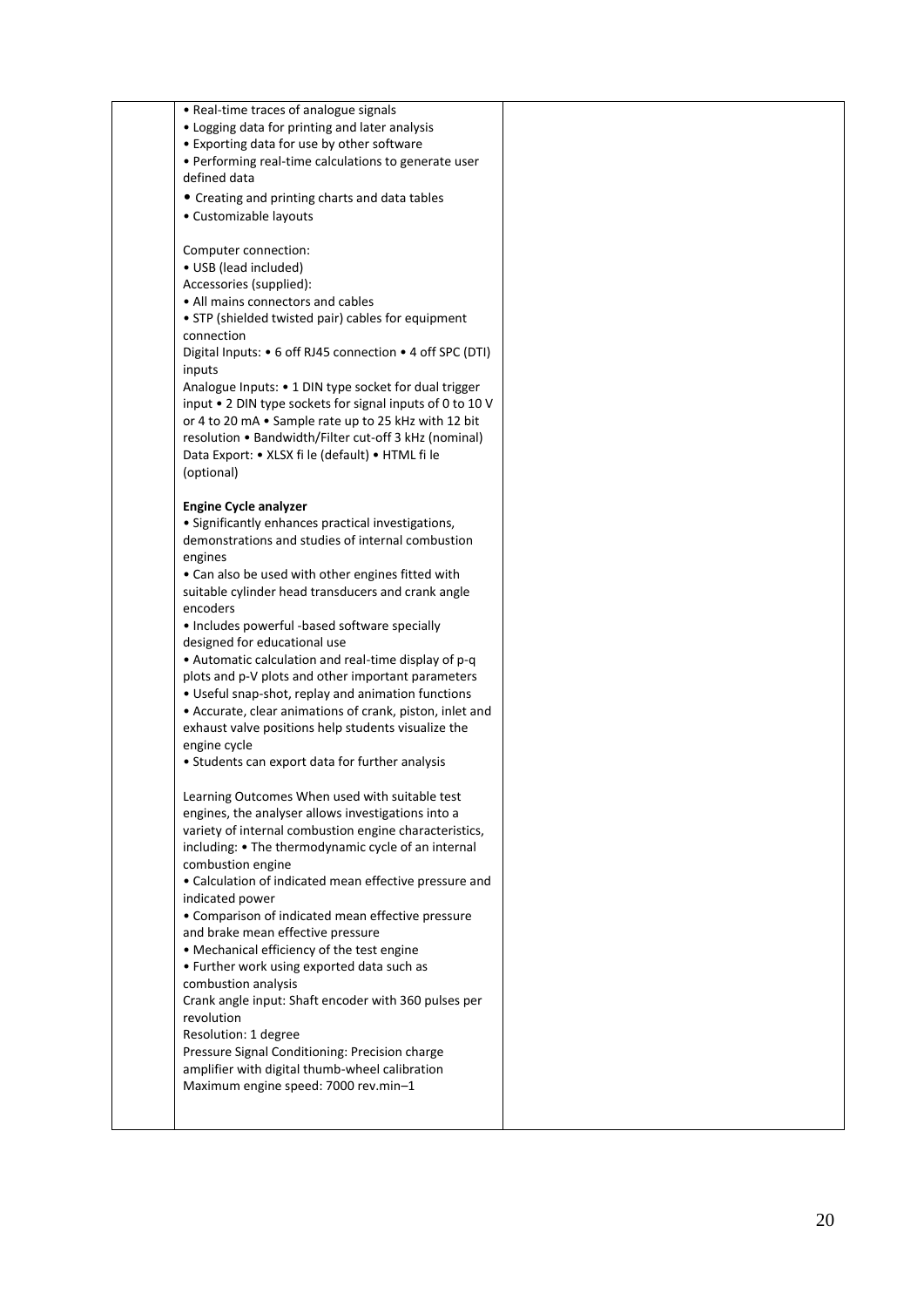| $\overline{2}$ | <b>1-unit Universal Testing Machine</b><br>Max. Load 1000KN<br>Load Accuracy ≤ ±1%; Load Range 2%-100%F.S.; Load<br>Resolution 1/300000<br>Deformation<br>measurement<br>2%-100%F.S.<br>range<br>Deformation accuracy $\leq \pm 1\%$<br>Displacement resolution 0.01mm; Displacement error<br>$\leq \pm 0.5$<br>Max. Piston Stroke 200mm                                                                                                                                                                                                                                                                                                                                                                                                 |  |
|----------------|------------------------------------------------------------------------------------------------------------------------------------------------------------------------------------------------------------------------------------------------------------------------------------------------------------------------------------------------------------------------------------------------------------------------------------------------------------------------------------------------------------------------------------------------------------------------------------------------------------------------------------------------------------------------------------------------------------------------------------------|--|
|                | Max.Piston Moving Speed 0-50mm/min Manual<br>adjustment<br>Max. Tension Test Space approx. 650mm<br>Max. Compression Test Space approx. 550mm<br>Round Specimen Clamping Range @14-60mm<br>Power supply: 3 phase / 220V / 60Hz                                                                                                                                                                                                                                                                                                                                                                                                                                                                                                           |  |
| 3              | 1-unit Oven<br>Digital Display Constant Temperature Convection<br>Oven<br>Specifications:<br>1. Temperature range: 50-300°C<br>2. Accuracy: ±1°C<br>3. Heater: 2 groups<br>4. Perspective window to look inside<br>5. Working voltage: AC220V<br>6. Capacity approx.: 225L                                                                                                                                                                                                                                                                                                                                                                                                                                                               |  |
| $\overline{4}$ | <b>1-unit Coring Drilling Machine</b><br><b>Technical Specifications:</b><br>1. Max. diameter of core: Ø200mm;<br>2. Max. drilling depth: 400mm<br>3. Max. drilling depth of core sample:<br>150mm<br>4. Rotating speed of main axis: 800-1200rpm<br>5. Direction of cutting (grinding): lateral<br>6. Way of enter: Manual<br>7. Motor's power: 5.5KW (4.42hp)<br>8. Motor voltage: AC220V                                                                                                                                                                                                                                                                                                                                              |  |
| 5              | 1-lot Electrical Engineering Laboratory<br>Equipment<br>Interface:<br>Equipment:<br>• 32-bit processor with storage memory for<br>measurements<br>• USB interfaces, transfer rate 12 Mbits/s<br>· WLAN/WiFi interface, 2.4 GHz, IEEE 802.11 b/g/n<br>• Simultaneous connection of any number of<br>Experimenters via serial bus system<br>• High-quality designer casing with aluminium feet<br>and surface-hardened Plexiglas front panel<br>• Suitable for accommodating in training panel<br>frames for DIN A4 training panels<br>• Designed for connection of 2-mm safety measuring<br>leads<br>• Multi-coloured LEDs for displaying status<br>• Adjustable analog output, $+/-10$ V, 0.2 A, DC -<br>5 MHz, via BNC and 2-mm sockets |  |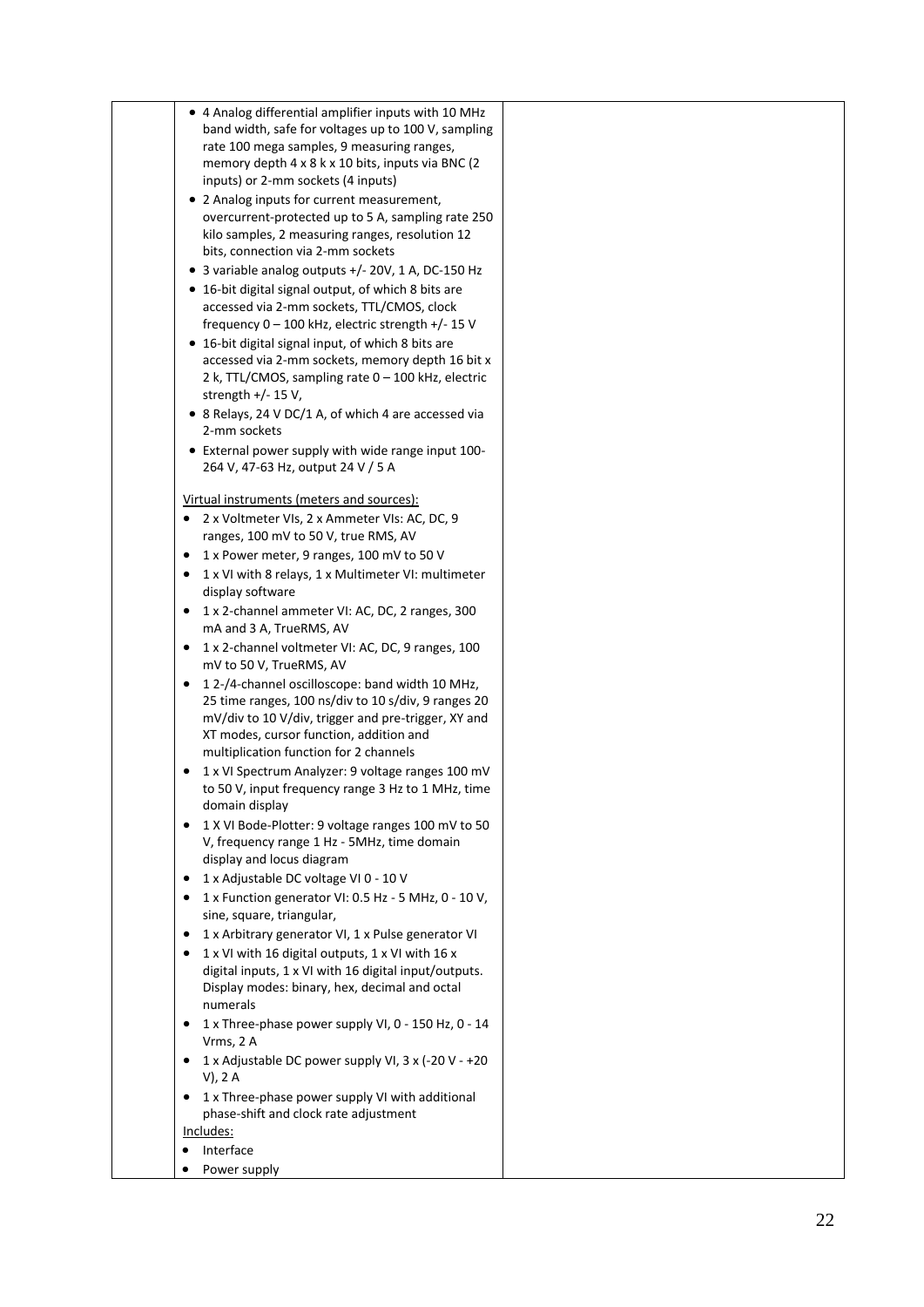| Power lead<br>$\bullet$                                                                                      |  |
|--------------------------------------------------------------------------------------------------------------|--|
| USB cable<br>٠                                                                                               |  |
| with basic software                                                                                          |  |
| Operating manual<br>٠                                                                                        |  |
| Experimenter                                                                                                 |  |
| Equipment:                                                                                                   |  |
| Connects to the Unit Interface and additional<br>Experimenters via Unit bus                                  |  |
| Unit bus connection for experiment cards<br>$\bullet$                                                        |  |
| High-quality designer casing with aluminium feet<br>$\bullet$<br>and surface-hardened Plexiglas front window |  |
| Suitable for accommodating training panel frames<br>٠<br>for DIN A4 training panels                          |  |
| Fixed and variable voltages available via 8 2-mm<br>$\bullet$<br>sockets                                     |  |
| Designed for connection of 2-mm safety measuring<br>$\bullet$                                                |  |
| leads<br>Accommodates Unit experiment cards<br>٠                                                             |  |
| Eject mechanism for Unit experiment cards with<br>$\bullet$<br>return spring                                 |  |
| Accommodates a breadboard for experimenting<br>٠                                                             |  |
| with discrete components and integrated circuits                                                             |  |
| Accommodates a multi meter using IrDa interface<br>٠                                                         |  |
| Shunt resistors on a PCB, for current measurement                                                            |  |
| using the analog inputs of the Unit system.                                                                  |  |
| 6 Shunt resistors: 2 x 1 ohm, 2 x 10 ohm, 2 x 100<br>$\bullet$<br>ohm                                        |  |
| Screen print of symbols for identifying resistors,<br>$\bullet$<br>the voltage taps and current inputs       |  |
| 24 x 2-mm sockets<br>$\bullet$                                                                               |  |
| Dimensions: 100 x 40 mm<br>$\bullet$                                                                         |  |
| Set of connection cables 2 mm (28 pcs) for                                                                   |  |
| Unit consisting of:<br>8 x connection leads 2 mm, 15 cm, blue                                                |  |
| 4 x connection leads 2 mm, 15 cm, yellow                                                                     |  |
| ٠<br>$\bullet$                                                                                               |  |
| 5 x connection leads 2 mm, 45 cm, black                                                                      |  |
| 2 x connection leads 2 mm, 45 cm, yellow<br>$\bullet$                                                        |  |
| 5 x connection leads 2 mm, 45 cm, red<br>$\bullet$<br>2 x connection leads 2 mm, 45 cm, blue                 |  |
| $\bullet$                                                                                                    |  |
| 1 x safety adapter lead 4 mm to 2mm, 50 cm, black<br>$\bullet$                                               |  |
| 1 x safety adapter lead 4 mm to 2mm, 50 cm, red<br>٠<br>m connector plugs / Plug spacing 5 mm, white         |  |
| Universal precision lab multimeter and temperature                                                           |  |
| meter with IR interface for high-quality                                                                     |  |
| • 3%-digit multimeter; resolution: ±3,100 digits                                                             |  |
| • Measurement classification CATII-1000 V                                                                    |  |
| • Can be connected to Unit system via IR interface                                                           |  |
| • Voltage and current measuring ranges: 30 mV-1000                                                           |  |
| V DC, 3 V-1000 V AC; 3 mA-16 A DC; 30 mA-10 A AC                                                             |  |
| • Resistance ranges: 30 ohm-30 Mohm                                                                          |  |
| • Continuity and diode testing                                                                               |  |
| • Automatic range selection and battery shut-off,<br>min./max. and data hold function                        |  |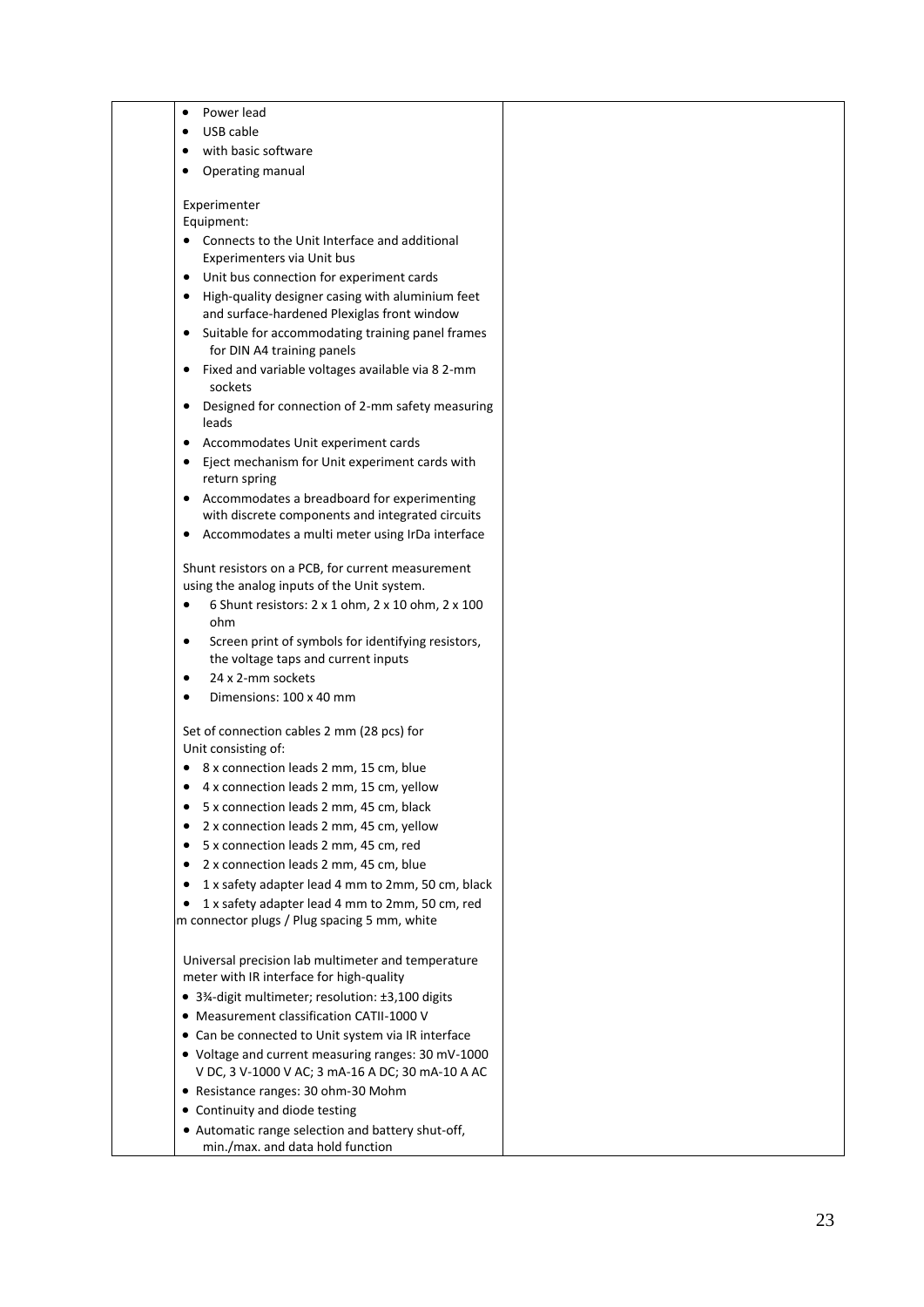| Safety fuse for current measurement range up to<br>300 mA                                                              |  |
|------------------------------------------------------------------------------------------------------------------------|--|
| Protection against high currents in the mA range<br>$\bullet$<br>for nominal voltage of 1000 V                         |  |
| Display with bar chart and backlighting<br>٠                                                                           |  |
| Includes protective sleeve, measuring leads, 1 x<br>spare fuse, 9V battery, test certificate according to<br>DIN 43751 |  |
| Sturdy aluminium case with moulded foam block to<br>accommodate a complete Unit system (without<br>equipment)          |  |
| • Capable of accommodating 1 Interface, 2                                                                              |  |
| xperimenters, 1 power supply as well as cables and                                                                     |  |
| maller accessories                                                                                                     |  |
| • Lockable padlock; stable padlock hinge                                                                               |  |
| • Colours: aluminium, black, chrome                                                                                    |  |
| $\bullet$ Dimensions: 610 x 480 x 100 mm                                                                               |  |
| <b>Course - Electric Machines 1: DC machines</b>                                                                       |  |
| Includes:                                                                                                              |  |
| • 1 Experiment card with open, 2-pole stator and 2                                                                     |  |
| exciter windings, temperature sensor with voltage                                                                      |  |
| source, starting and load resistors                                                                                    |  |
| • Rotor with adjustable brushes                                                                                        |  |
| • Stroboscope with extra-bright LED                                                                                    |  |
| • Software browser and course software                                                                                 |  |
| Course contents:<br>• Identifying the most common applications for DC                                                  |  |
| machines                                                                                                               |  |
| • Explanation of electromagnetic induction and the<br>Lorentz force                                                    |  |
| • Explanation of design and function of commutated<br>machines (DC machines)                                           |  |
| • Introduction to the key components of commutated<br>machines, stator, commutator and carbon brushes                  |  |
| • Measurement of current and voltage in armature                                                                       |  |
| and exciter and determining the armature and<br>exciter impedances                                                     |  |
| • Interpreting a rating plate                                                                                          |  |
| • Introduction to circuit diagrams and characteristics<br>for various types of connection: series, shunt and           |  |
| compound windings<br>• Connection and operation of DC machines in various<br>operating modes                           |  |
| • Speed measurement using a stroboscope                                                                                |  |
| • Introduction to various types of speed regulation<br>and reversal: field weakening, modification by                  |  |
| means of armature and field resistors                                                                                  |  |
| • Experimental investigation of various methods for<br>controlling speed and direction of rotation                     |  |
| • Connection and operation of commutated machines<br>with AC voltages: universal motors                                |  |
| • Introduction to methods of braking DC machines                                                                       |  |
| • Measurement of current and voltage when braking<br>DC machines                                                       |  |
| • Explain the importance of temperature monitoring<br>for electrical machines                                          |  |
|                                                                                                                        |  |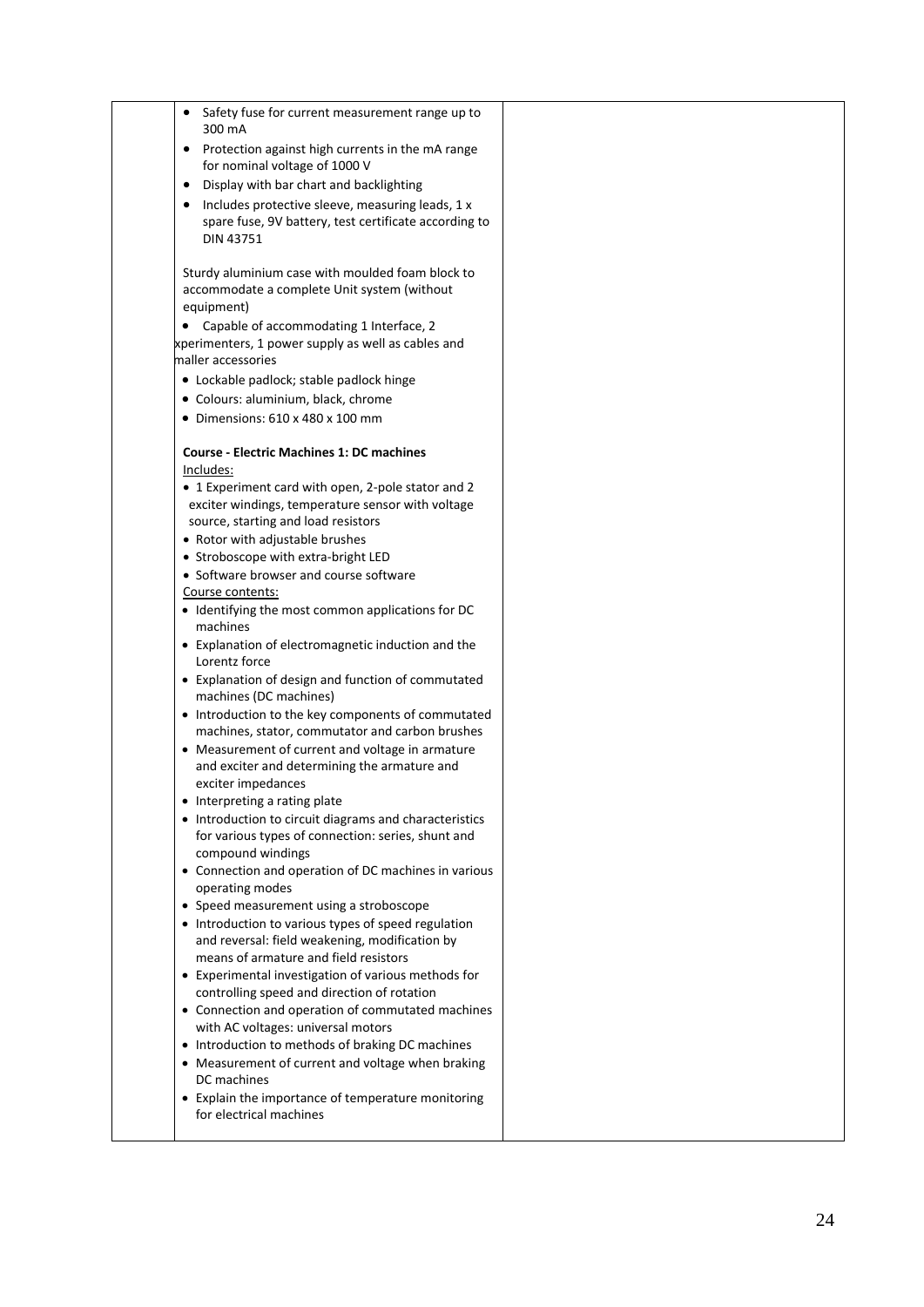|   | Temperature measurement in the exciter winding             |  |
|---|------------------------------------------------------------|--|
|   | when a machine is running using a semiconductor            |  |
|   | sensor                                                     |  |
|   | <b>Course - Electric Machines 2: Asynchronous machines</b> |  |
|   | Includes:                                                  |  |
|   | • 1 Experiment card with stator and three-phase            |  |
|   |                                                            |  |
|   | winding, run-up and operating capacitor and                |  |
|   | temperature sensor with constant current source            |  |
|   | · 3 Rotors: squirrel-cage, permanent-magnet, rotor         |  |
|   | with open winding                                          |  |
|   | • Stroboscope with extra-bright LED                        |  |
|   | • Software browser and course software                     |  |
|   | • Storage case                                             |  |
|   |                                                            |  |
|   | Course contents:                                           |  |
|   |                                                            |  |
|   | • Identifying the most common applications of              |  |
|   | rotating field machines                                    |  |
|   | • Explanation of the principles of electromagnetic         |  |
|   | induction                                                  |  |
|   | • Explanation of the design and function of rotating       |  |
|   | field machines                                             |  |
|   | • Explanation of the differences between motor and         |  |
|   | generator operation                                        |  |
|   | • Introduction to the key components of a rotating         |  |
|   | field machine, the rotor and stator                        |  |
|   |                                                            |  |
|   | • Experimental demonstration of how torque arises          |  |
|   | and of the generator principle                             |  |
|   | • Creation of a rotating magnetic field by rotating        |  |
|   | field machines: experimental demonstration of a            |  |
|   | rotating magnetic field in the stator                      |  |
|   | • Introduction to the principle of a 3-phase               |  |
|   | transformer                                                |  |
|   | • Investigation by measurement of three-phase              |  |
|   | machines in star and delta configurations.                 |  |
|   | • Measurement of phase-to-phase and line-to-line           |  |
|   | voltage and current                                        |  |
|   | • Measurement of rotor voltage and current                 |  |
|   |                                                            |  |
|   | • Interpreting a rating plate                              |  |
|   | • Nominal data and characteristic parameters, power        |  |
|   | factor, pole-pairs, torque, speed and slip                 |  |
|   | • Design and function of asynchronous machines             |  |
|   | • Investigation of a squirrel-cage rotor, frequency        |  |
|   | response characteristics, reversal of rotation             |  |
|   | • Investigation by measurement of the operating            |  |
|   | response of a synchronous machine with a                   |  |
|   | permanent magnet rotor                                     |  |
|   | • Introduction to the principle of a capacitor motor       |  |
|   | (Steinmetz circuit)                                        |  |
|   |                                                            |  |
|   | • Investigation by measurement of the operating            |  |
|   | response of a capacitor motor                              |  |
|   | • Explanation of the importance of temperature             |  |
|   | monitoring in electrical machines                          |  |
|   | • Measurement of winding temperature in running            |  |
|   | machines                                                   |  |
|   | • Fault simulation (4 simulated faults activated by        |  |
|   | relay)                                                     |  |
| 6 | 1-lot Engineering Science Set                              |  |
|   | (Experiment Kits such as: Forces Kit, Moments Kit,         |  |
|   |                                                            |  |
|   | Deflection of Beams and Cantilevers Kit, Torsion of        |  |
|   | Circular Sections Kit, Tensile Tester Kit, Simple          |  |
|   | Harmonic Motion Kit, Friction and Inclined Plane Kit,      |  |
|   | Potential and Kinetic Energy Kit, Pulley Kit, Drive        |  |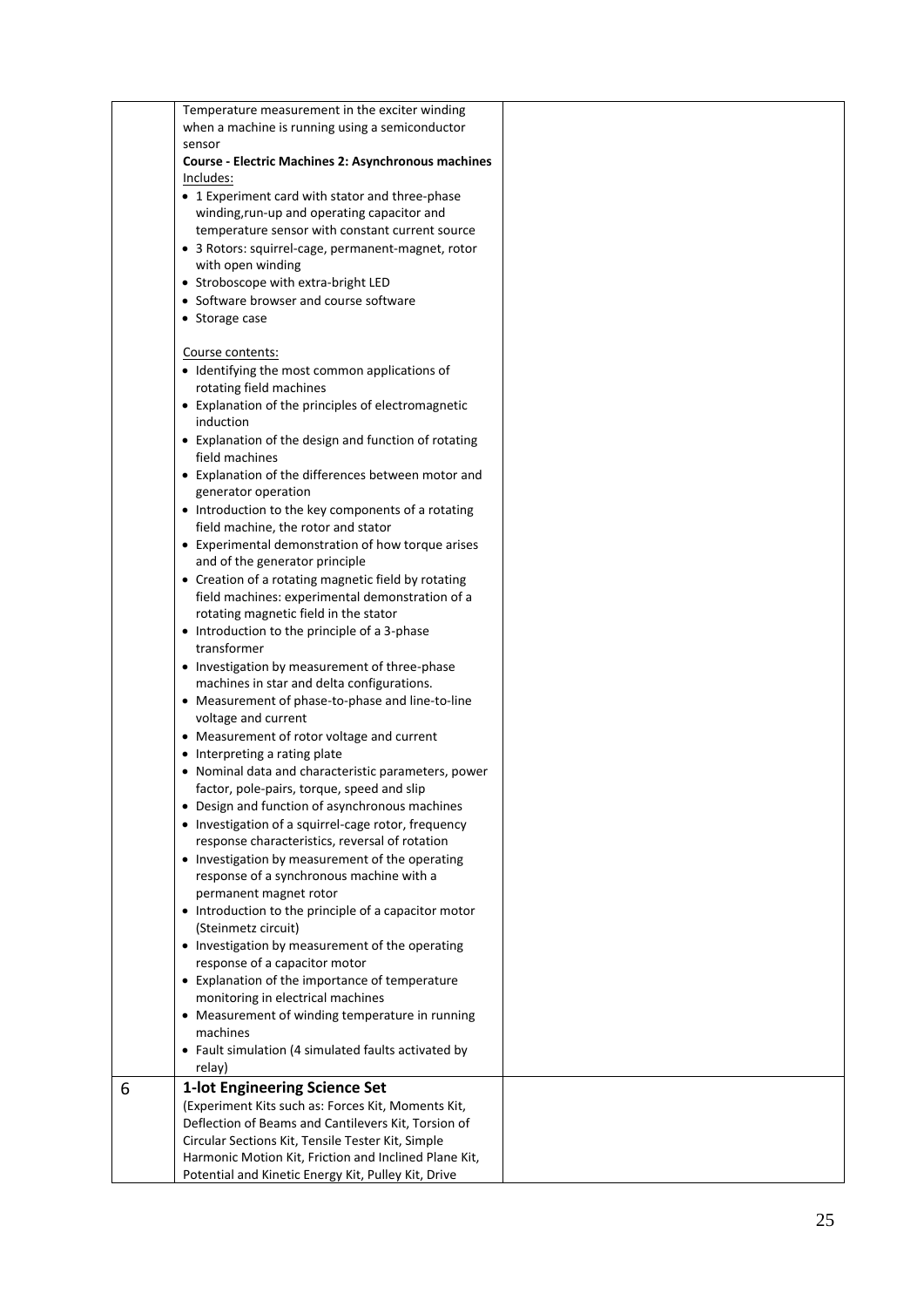Systems Kit, Cam Crank and Toggle Kit, Gear Trains Kit, Simple Mechanisms Kit, Bar Linkages Kit, Centrifugal Force Kit, Rotational Friction Kit, Additional Mechanisms Kit, Spring Tester Kit) **Detailed Specifications and Requirements:** Main parts: • **Mobile trolley** x 1 • Work Panels x 3 • All 18 Science experiment kits • Spares Kit x 1 • Empty trays x 5 • **Forces Kit** Learning outcomes • Centres of gravity • Force triangles • Force polygons and Bow's notation • Linked polygons (non -concurrent forces) • **Moments Kit** Learning outcomes • Principle of moments • Beam balances • 1st, 2nd and 3rd order levers • Bell crank lever • Beam reactions Main parts: • Rigid beam with hook points • Bell crank lever with hook points • Spring balances • Pulley • Weight hangers and weights • Cord and hooks • **Deflection of Beams and Cantilevers Kit** Learning outcomes • Beam length and deflection • Beam material and deflection (Young's modulus) • Beam 'I' value and deflection • Beam supports (cantilever, propped cantilever, fixed beam and simply supported) and deflection Main parts: • Choice of beams • Dial indicator • Dial caliper • Fixing blocks • Rule • Weight hangers and weights • Hexagon tool • **Torsion of Circular Sections Kit** Learning outcomes • Specimen length and angle of twist • Specimen material and angle of twist (modulus of rigidity) • Specimen 'J' value and angle of twist Main parts: • Choice of specimens • Rotating and fixed chucks • Dial caliper • Rule • Weight hangers and weights • Hexagon tool **• Tensile Tester Kit** Learning outcomes • Tensile tests (to destruction) of different materials • Finding the tensile strength of a material • Material behaviour in the elastic and plastic region • Creating a force and extension chart Main parts: • Tensile tester • Dial caliper • Set of specimens – 10 x steel, 10 x aluminium, 10 x aluminium HE30 and 10 x PVC • Hexagon tool **• Simple Harmonic Motion Kit** Learning outcomes • Simple harmonic motion of simple, bifilar and trifilar pendulums of different length and mass • Simple harmonic motion of a spring with different masses, and a simple spring rate test • Simple harmonic motion of a compound pendulum  $\bullet$ Simple harmonic motion and gravity using a Kater's pendulum Main parts: • Top plate (supports the pendulums) • Kater/compound pendulum • 2 x simple pendulums (aluminium and brass) • Bifilar suspension bar • Trifilar plate • Spring • Weight hanger and weights • **Stopwatch**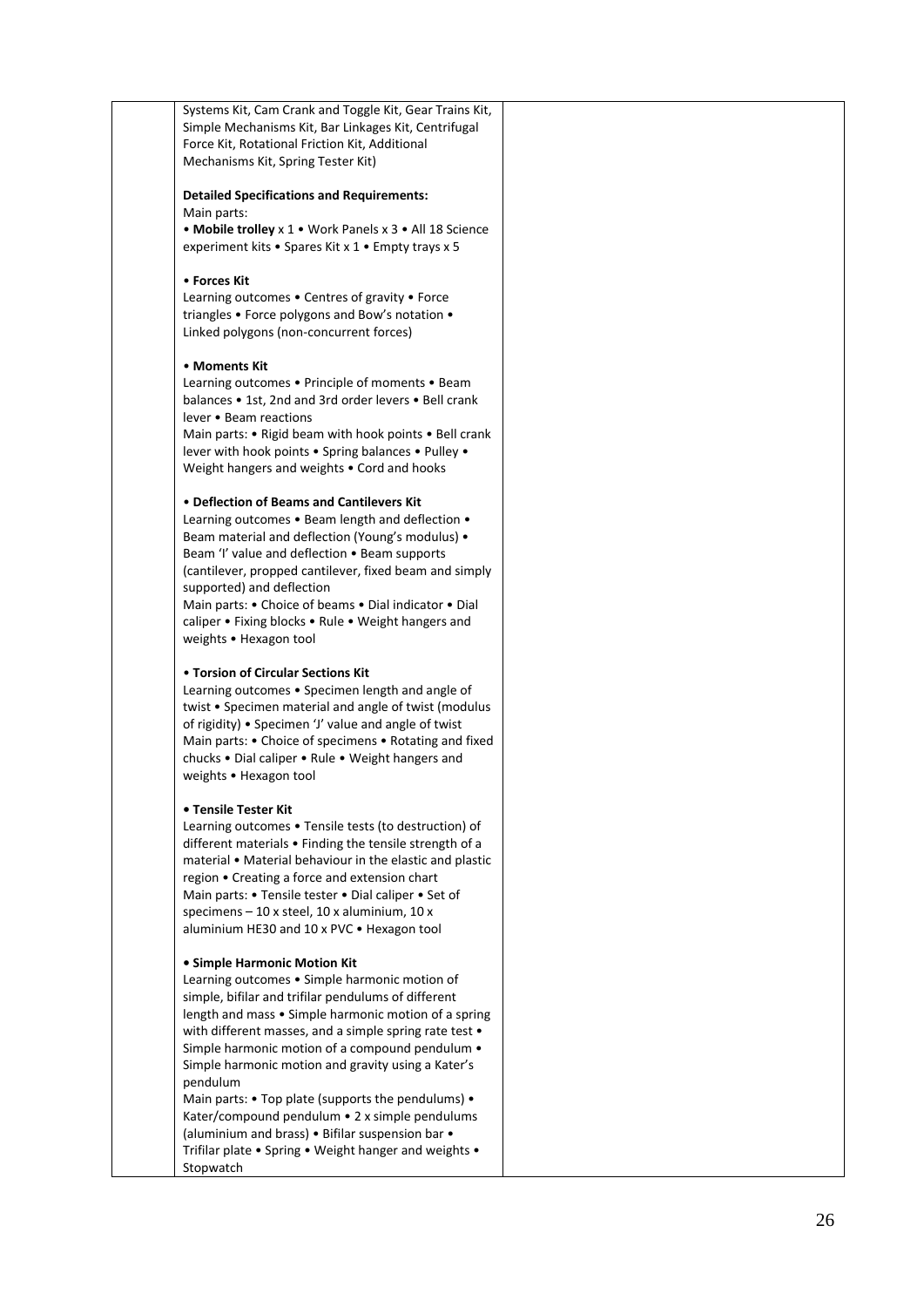#### **• Friction and Inclined Plane Kit**

Learning outcomes • Forces on an inclined plane • Rolling and sliding friction on different surfaces • Kinetic and static sliding friction between different surfaces • Surface angle and friction between different surfaces

Main parts: • Inclinable plane • Car or sled • Different surfaces • Weight hangers and weights • Roller Set

#### • **Potential and Kinetic Energy Kit**

Learning outcomes • Kinetic and potential energy in a pendulum • Elastic potential energy in a spring • Kinetic energy in a flywheel

Main parts: • Pendulum • Flywheel • Spring • Weight hangers and weights

#### **• Pulley Kit**

Learning outcomes • Simple pulleys - fixed, movable and compound • The wheel and axle • The Weston differential pulley

Main parts: • Single, double and triple wheel (sheave) pulleys • Weston differential pulley • Wheel and axle • Weight hangers and weights

#### **• Drive Systems Kit**

LEARNING OUTCOMES • Power transfer, efficiency and direction in a belt drive • Power transfer and efficiency in a chain drive • Input and output relationships of a universal coupling • Friction and angle of lap on a pulley

Main parts: • Chain drive • Belt drive • Universal coupling • Weight hangers and weights

#### **• Cam, Crank and Toggle Kit**

Learning outcomes • Displacement and angle characteristics of pear, heart, round and spiral cams • Characteristics of a mechanical toggle • Turning moments and forces during crank motion Main parts: • Pear, round, heart and spiral cams • Set of followers • Toggle linkage • Crank and slider • Masses

#### **• Gear Trains Kit**

Learning outcomes • Characteristics of spur gears, including single and compound gear trains and the 'idler' gear • Characteristics of a bevel gear • Characteristics of a worm drive Main parts: • Four spur gears of different teeth ratio • Worm drive set • Bevel gear set • Weight hangers and weights

#### **• Simple Mechanisms Kit**

LEARNING OUTCOMES • Conversion of motion using the 'Scotch yoke' (or 'slotted link') • Conversion of motion using the quick return mechanism • Conversion of motion using the crank and slider Main parts: • Scotch yoke • Crank and slider • Quick return mechanism

#### **• Bar Linkages Kit**

Learning Outcomes · Four-bar linkages - crank rocker, double rocker, drag link and parallelogram • Straight line linkages – Watt's straight line, Chebyshev,